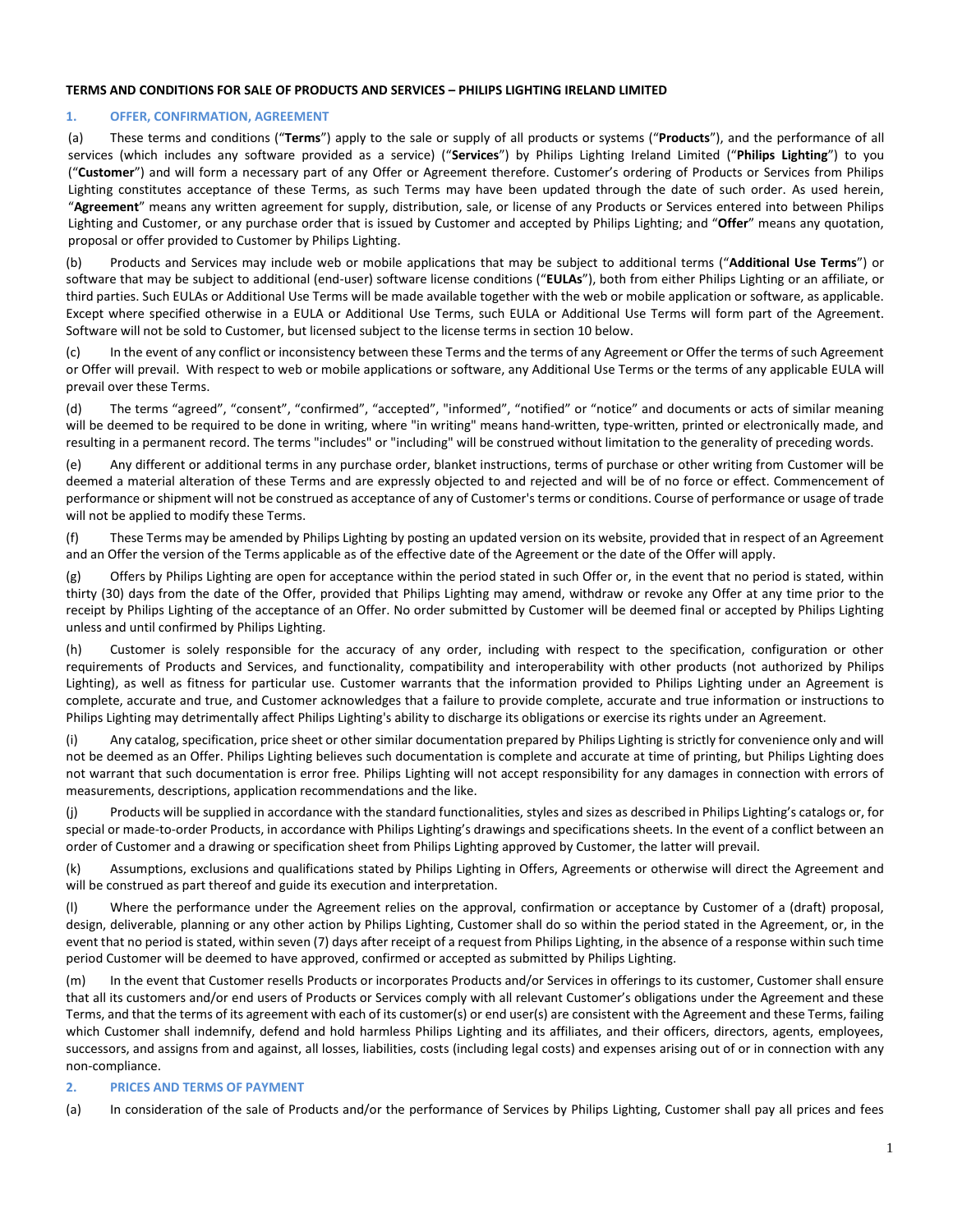("**Prices**") in accordance with the Agreement and this section 2. Prices are in Euros and unless agreed otherwise based on Ex Works – Philips Lighting facility (INCOTERMS latest version). Unless stipulated otherwise by the applicable INCOTERMS, Prices do not include any taxes, duties or other governmental fees, now or hereafter enacted, including value-added or similar taxes levied by any government, and Philips Lighting may add these to the Price or invoice separately, and Customer will reimburse Philips Lighting promptly on first request.

(b) Subject to notice to Customer, Philips Lighting reserves the right to adjust Prices for Products and/or Services not yet delivered or performed to reflect variations in individual costs of more than five percent (5%) including any foreign exchange rate fluctuations, raw materials and other costs of manufacturing and distribution, and labor costs, that take effect between the date of the Agreement and delivery of Products and/or performance of Services. In addition, if an Agreement has a term longer than twelve (12) months, Philips Lighting may adjust Prices as of each 1st April for the change in the most recently published RPI index compared to twelve (12) months earlier..

<span id="page-1-0"></span>(c) Any cancellation, delay or other change by Customer of a purchase order previously accepted by Philips Lighting will require the prior approval of Philips Lighting and the approval will be without prejudice to any rights or remedies Philips Lighting may have under the Agreement or at law. If, on request of Customer, Philips Lighting agrees to any such change in purchase order or a change in an Agreement, including an (partial) cancellation, delay or suspension, the addition, omission, alteration, substitution or modification of the design, quality, standard, quantity, manufacturing site or performance (including sequence, quantities or timing) of Products and/or Services (each, a "**Variation**"), or a Variation is required due to (i) changes in applicable laws, regulations or industry standards, (ii) emergency situations, (iii) incorrect or incomplete information provided by Customer, or (iv) non-compliance by Customer of any of its obligations under an Agreement, Customer shall reimburse Philips Lighting for all costs and expenses incurred in respect of such Variation promptly on first request.

(d) Philips Lighting may invoice Customer upon shipment of Products, or when Services have been performed. Philips Lighting may require (i) Customer to pay on fixed payment days; (ii) an advance payment of (part of) the Price; and/or (iii) invoice per separate specified phase, time period or milestone of performance. Customer shall make net payment within thirty (30) days of date of invoice to the designated bank account of Philips Lighting. Customer shall pay all amounts due to Philips Lighting in full without any set-off, counterclaim, deduction or (tax) withholding.

(e) In the event Customer fails to make any payment due under an Agreement on the due date, then, whether or not Philips Lighting has made a formal demand for payment and in addition to any other rights and remedies available to Philips Lighting, to the extent permitted by applicable law: (i) all amounts due from Customer will be considered payable and non-disputed, admitted debt; (ii) Customer shall pay Philips Lighting interest on all due amounts from the due date until Philips Lighting has received full payment thereof, at the rate of eighteen percent (18%) per annum or the applicable statutory rate, whichever is higher, and shall pay Philips Lighting all costs of payment collection, including attorneys' fees; and (iii) Philips Lighting may cancel any credit issued to Customer and require, to its satisfaction, that Customer provides (additional) security, pre-payments or deposits, and may implement additional conditional payment terms or accelerate payments schedules for any outstanding performance.

(f) Philips Lighting may set off against and deduct from any amount that Philips Lighting (or any of its affiliates) owes to Customer under any agreement any amount that Customer owes to Philips Lighting or against any advance payments or deposits made by Customer. In the event that Philips Lighting sets off amounts in different currency it will use a commonly used currency conversion rate.

### **3. DELIVERY OF PRODUCTS; PERFORMANCE OF SERVICES**

(a) Unless agreed otherwise, Products will be delivered Ex Works – Philips Lighting facility (INCOTERMS latest version). Philips Lighting shall perform Services at the location(s) agreed in the Agreement. Dates communicated or acknowledged by Philips Lighting are approximate only, and Philips Lighting will not be liable for, nor will Philips Lighting be in breach of its obligations to Customer, for any delay in delivery or performance, provided that Philips Lighting shall use commercially reasonable efforts to meet such dates. In the event of delay, Philips Lighting shall use commercially reasonable efforts to deliver Products or perform Services (where applicable) within a period that is reasonably needed given the cause of the delay, failing which Customer's sole and exclusive remedy will be to cancel the purchase order for undelivered Products and Services.

(b) Customer shall note any damage to Products caused in transit, or shortages thereto, on transport documentation immediately upon receipt of Products, with due regard to applicable instructions by Philips Lighting or the carrier. All Products delivered under the Agreement will be deemed accepted by Customer as conforming to the Agreement, and Customer will have no right to revoke any acceptance, unless Customer provides Philips Lighting notice of a claimed nonconformity within seven (7) days of the date of delivery. Notwithstanding the foregoing, any use of a Product by Customer or its customers after delivery will constitute acceptance of that Product by Customer. Philips Lighting shall at its option and within a reasonable time, correct nonconformities by either repair, make available parts, replace or deliver missing Products, or credit the Price paid by Customer for undelivered Products.

(c) Minor Nonconformities will not prevent or suspend acceptance by Customer of the Products, Services or both, and Philips Lighting shall correct these within a reasonable time. "**Minor Nonconformities**" are nonconformities or anomalies that do not hinder the overall operation and intended use of Products or Services in accordance with the specifications.

(d) Philips Lighting may make changes to the design, materials, fit and finish of Products or change working methods, communication systems, software or any other elements of Services, and Documentation provided that such changes do not materially affect the functionality of the Product or Services. Unless specifically agreed otherwise, Philips Lighting does not warrant the availability, accuracy, completeness, reliability, timeliness or output from Products and Services. Customer shall not use or rely on Products and Services for any other applications or purposes than agreed in the Agreement.

(e) Customer explicitly acknowledges that certain features or functionality of Products and Services may rely on the availability and correct functioning of third party service providers, as may be indicated by Philips Lighting, including supply of energy, data storage, connectivity and communication services. These are outside of the control of Philips Lighting, and Philips Lighting will have no responsibility or liability in this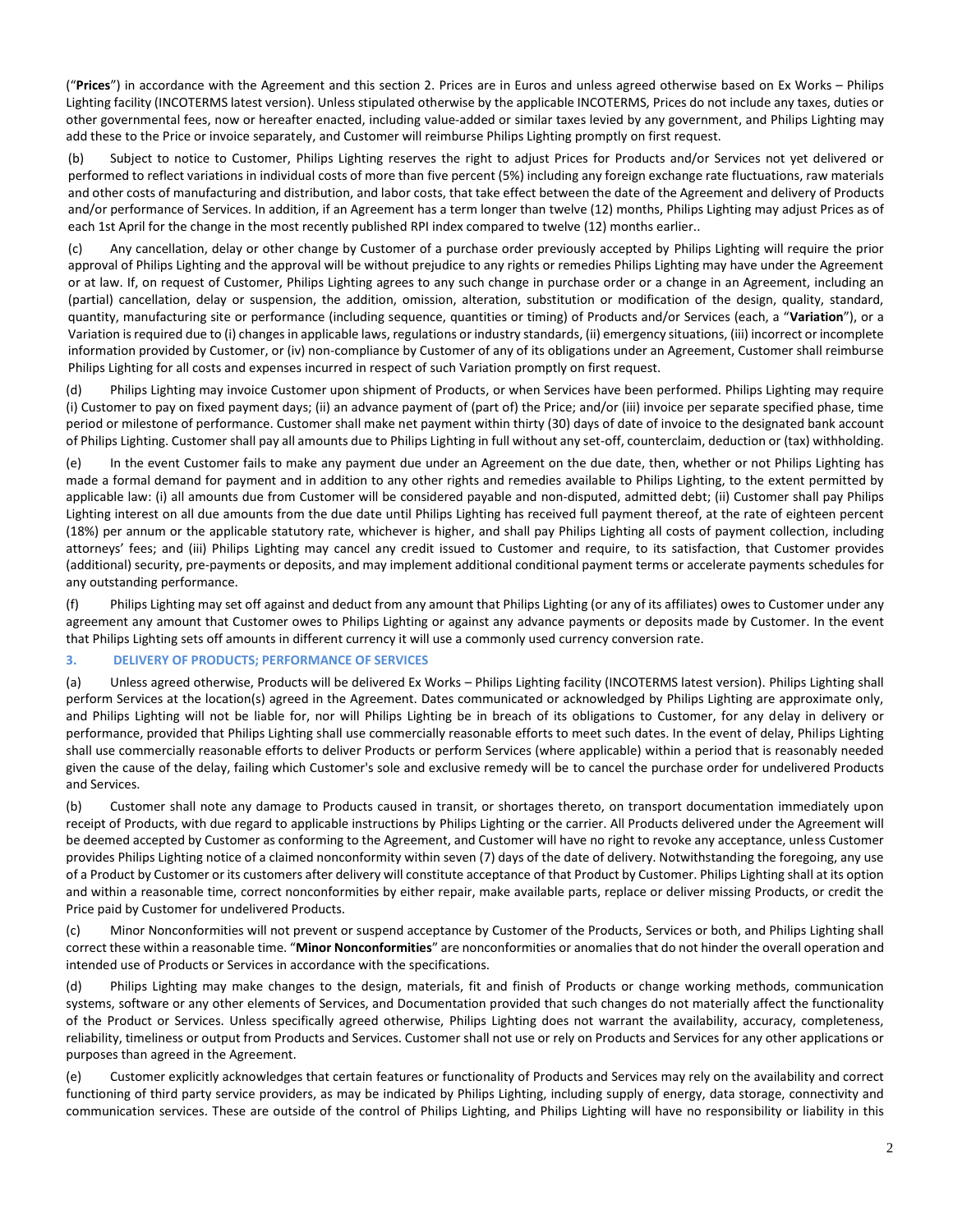respect.

(f) Customer is responsible for all information, orders, instructions, materials, and actions provided or performed by Customer directly or by third parties engaged by Customer (excluding subcontractors of Philips Lighting) in connection with the delivery or performance by Philips Lighting of any Products or Services. Philips Lighting will be entitled to rely on the accuracy and completeness of all information furnished by Customer, including where Philips Lighting provides data collection, design or audit services. Upon request of Philips Lighting, Customer shall promptly provide any other information, services or support under Customer's control and relevant to the performance by Philips Lighting under the Agreement.

(g) In the event of delay or interruption in delivery of Products or the performance of Services for reasons not attributable to Philips Lighting or due to a Variation, the timelines for performance by Philips Lighting will be amended accordingly. Philips Lighting will be entitled (in addition to the increased costs referred to in section [2](#page-0-0)[\(c\)\)](#page-1-0) to a reasonable compensation by Customer for any damages and/or costs incurred by such delay.

(h) In the event that an Agreement contains (minimum) stock requirements for Philips Lighting, Customer shall at first request of Philips Lighting purchase Products kept in stock under such requirement.

### **4. USE OF PRODUCTS AND SERVICES**

(a) Customer shall use Products and Services only for their intended purposes and in accordance with all instructions contained in the manuals, guidelines, warranty terms and any other terms and conditions applicable to such Products and Services or provided by any personnel of Philips Lighting, deployed or subcontracted by Philips Lighting in the performance of an Agreement ("**Personnel")**. Customer shall maintain the site, site conditions and equipment supplied and/or used by Philips Lighting in the performance of Services (including cablings, fittings and electricity supply) in good condition, repair, and working order, and shall protect same against damage and external influences.

(b) Customer shall use and, where applicable, shall cause and ensure that end-users use web-applications, mobile applications and software in accordance with applicable Additional Use Terms and/or EULAs, and where applicable, keep a full back-up of such software installed readily available. In the event of a software error, Customer shall provide Philips Lighting with alerts or error messages and support Philips Lighting in updating or replacing software used in connection with performance under the Agreement.

(c) Customer shall not perform (or permit) any activity on any equipment or software supplied and/or used by Philips Lighting in the performance of Services, except normal use in accordance with the specifications or otherwise with the prior approval by Philips Lighting. In the event of any unauthorized actions, Philips Lighting may suspend the Services until the equipment or software has been restored to its original compliant state and charge Customer on the basis of a Variation, and until confirmed any warranty obligations of Philips Lighting with respect to such Services will be null and void. Any changes to equipment or software owned by Philips Lighting (or its licensors) will be exclusively owned by Philips Lighting (or its licensors), even if such changes have been performed by or for Customer.

(d) Unless expressly included in Services, for any Services requiring connection to a system from a remote location, Customer shall at its own expense and risk establish external system access for service staff of Philips Lighting (or its subcontractors). Customer shall make available technically competent staff as and when required to support Philips Lighting and, where applicable, Customer authorizes Philips Lighting to make use of Customer's IT infrastructure to connect to and share data with specified systems and/or services to perform Services.

(e) Philips Lighting shall not be responsible for the failure of any of its Products or Services to provide the expected performance, benefits, effects or outcome arising from: (i) Customer's failure to comply with the terms under the Agreement; (ii) failures or fluctuations of electric power; (iii) sunset/shutdown of connectivity and communication technologies; (iv) Force Majeure and other unusual external influences; or (v) Variations.

### **5. DESIGN SERVICES; DOCUMENTATION**

(a) If included as part of Services, Philips Lighting shall provide design services in accordance with specifications as agreed by the Parties in writing. Unless otherwise agreed, all IPR (as defined in section [10](#page-4-0)[\(a\)\)](#page-4-1) in and to the deliverables arising out of design Services will exclusively vest in Philips Lighting or a Philips Lighting nominee. Customer shall not use, publish, copy or disclose these without prior approval of Philips Lighting, which approval Philips Lighting may grant subject to certain conditions, including the payment of a reasonable fee.

(b) All the documentation provided by Philips Lighting in connection with the Products and Services, including any user manuals or instructions, catalogs, specification sheets, data, drawings, schedules, designs, source code, or any other documents or information obtained from Philips Lighting or created by Philips Lighting in whatever form including electronic or printed format ("**Documentation**") will remain the property of Philips Lighting. Documentation is not sold to Customer, but licensed subject to the license terms in section 10 below. Unless otherwise agreed, all IPR in and to the Documentation is retained by Philips Lighting or a Philips Lighting nominee. Customer shall not use, publish, copy or disclose the Documentation except in accordance with these Terms.

### **6. INSTALLATION; SERVICES ON-SITE**

This section applies where Philips Lighting (or its subcontractor) will perform construction, cabling or installation activities ("**Installation**" or "**Install**") or other Services at a site owned or controlled by Customer.

(a) Customer is responsible for the timely completion of preparatory works and site preparations in conformity with requirements set by Philips Lighting. Customer shall prior to the agreed start of Installation or other Services on site, and in such a manner that Philips Lighting can perform in the most efficient manner and within agreed time schedules: (i) provide and maintain the site conditions (including infrastructure); (ii) provide all necessary information, instructions, inspections, authorizations, approvals, permits and notify Philips Lighting about the location of any cables, electric power lines, water pipes or the like, including surveys describing physical characteristics, legal limitations and utility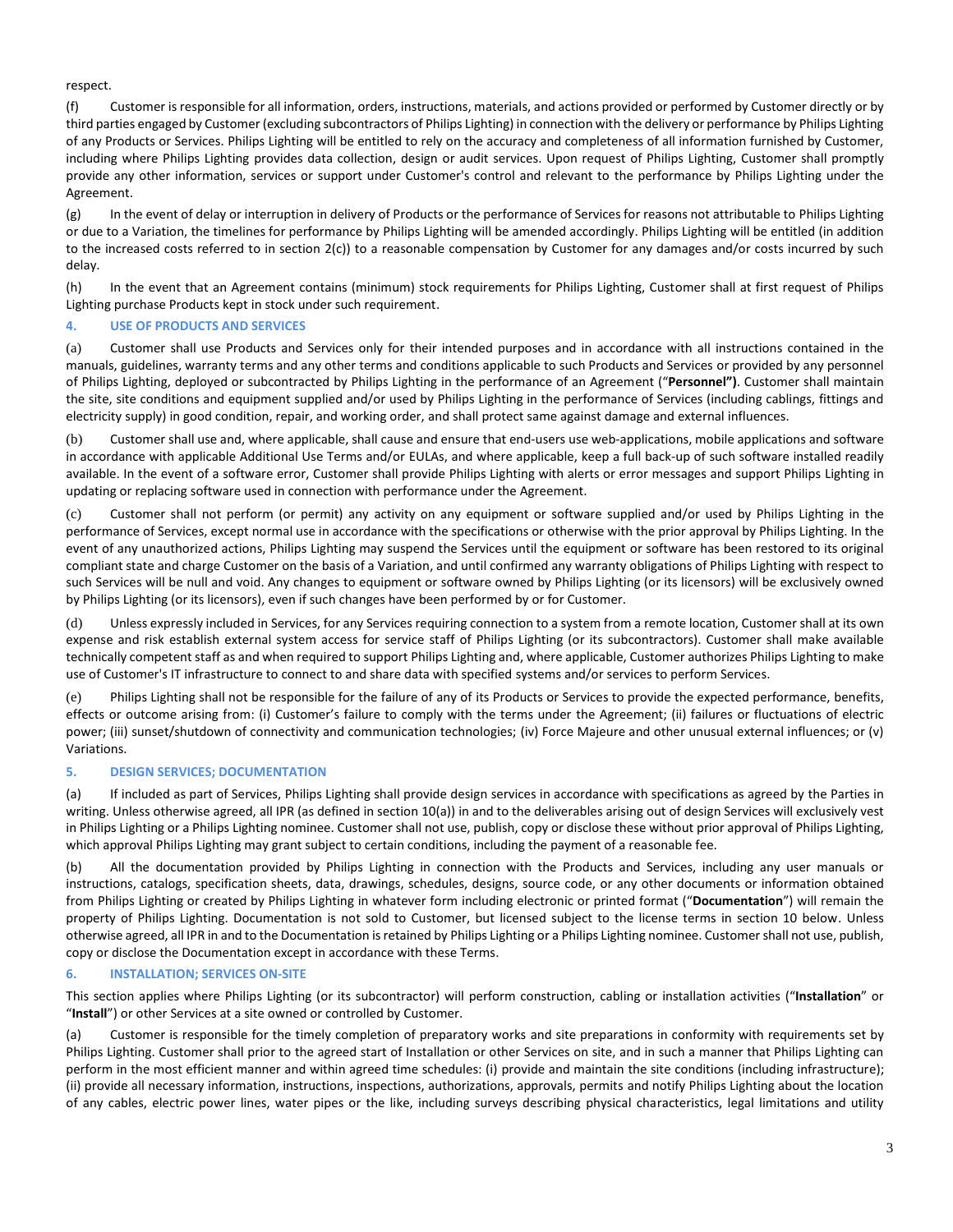locations for the site; (iii) provide site access, including traffic management, where applicable; and (iv) put at the disposal of Philips Lighting all materials, tools, constructions and other facilities, and all other reasonable assistance in an accurate and timely manner, and at no additional costs to Philips Lighting, all in compliance with applicable laws, including all applicable health and safety, electrical and building codes.

(b) Customer shall not call Philips Lighting upon site before the obligations under section 6(a) have been satisfactorily completed. In the event of waiting times of more than four (4) hours on a day, Philips Lighting may reschedule and charge Customer a full working day for that day for the resources concerned. Customer shall (i) provide a fully qualified representative to support Philips Lighting as and when required while working on site; (ii) provide utilities (including gas, water, electricity and connectivity), heating and lighting necessary for the performance on site; (iii) provide adequate and lockable rooms for Personnel (equipped with sanitary installations) and storage of materials, tools and instruments on or near the site; (iv) decommission and collect the materials that are replaced by Products and remove these from the site; and (v) assist Philips Lighting during (performance) tests. Upon request of Philips Lighting, Customer shall arrange for the temporary shutdown of facilities at the site (including water systems).

(c) Upon finalization of Installation or other Services on-site, Philips Lighting shall notify Customer in accordance with the acceptance protocol agreed between the Parties. In the event that no such protocol has been agreed, within five (5) days after notice to Customer of finalization of installation or other Services on-site, Customer shall check and test the Service set-up, the Products supplied and/or Installed by Philips Lighting and, subject to sections 3(b) and 3(c), notify Philips Lighting of any Defect (as defined in section [9](#page-3-0)[\(a\)\)](#page-3-1), in the absence of which Customer will be deemed to have accepted the Service set-up, the Products supplied and/or Installed five (5) days after notice. Philips Lighting shall resolve Defects so notified within a reasonable period in accordance with sectio[n 9.](#page-3-0)

### **7. RISK AND TITLE**

(a) Risk of damage to or loss of Products will pass to Customer (i) upon delivery by Philips Lighting to Customer in accordance with the applicable INCOTERM; or (ii) in the event that Philips Lighting Installs Products on-site, unless agreed otherwise, upon delivery on-site.

(b) Legal title to Products will pass to Customer only when Philips Lighting (or its financiers) has received payment for such Products in full and, to the extent permitted by applicable law, Philips Lighting received payment in full of all other amounts due by Customer under any other agreement with Philips Lighting (or any of its affiliates). Until legal title to Products has passed to Customer, Customer shall (i) not assimilate, transfer or pledge any of the Products, or grant any right or title in the Products to any third party, except in the normal course of business and against payment or subject to retention of title; and (ii) ensure that the Products remain identifiable as Products owned by Philips Lighting. In the event of breach by Customer, Philips Lighting may require that Customer return to Philips Lighting, at Customer's cost (including costs for deinstallation), all Products in which the title has not yet passed and Customer shall fully cooperate to enable Philips Lighting to collect such Products and grant Philips Lighting (or its representative) free access to the location of the Products, and other equipment supplied and/or used by Philips Lighting in the performance of Services.

# **8. FORCE MAJEURE**

Philips Lighting will not be liable for any breach resulting from a Force Majeure event. If a Force Majeure event occurs, Philips Lighting's performance will be suspended for the period of such Force Majeure event. "**Force Majeure**" means any circumstances or occurrences beyond the reasonable control of Philips Lighting, whether or not foreseeable at the time of an Agreement, as a result of which Philips Lighting cannot reasonably perform or execute its obligations, including, without limitation, acts of God, natural catastrophes including earthquake, lightning, hurricane, typhoon, flooding or volcanic activities or extreme weather conditions, strikes, lock-outs, war, terrorism, political situation, civil unrest, riots, sabotage, vandalism, industry-wide shortages, breakdown of plant or machinery, fault or loss of electricity supply, cyber attacks and hacking or non-performance by suppliers of Philips Lighting or by other third parties on which Services rely (including connectivity and communication services). In the event that Force Majeure event extends (or is reasonably expected by Philips Lighting to extend) for a period of three (3) consecutive months, Philips Lighting will be entitled to cancel all or any part of an Agreement without any liability towards Customer.

# <span id="page-3-0"></span>**9. LIMITED WARRANTY AND DISCLAIMER**

<span id="page-3-1"></span>(a) In most instances, Philips Lighting Products are sold subject to an applicable standard limited warranty either accompanying the product or as published on Philips Lighting's website as the standard warranty applicable for a particular Product (the "**Standard Product Warranty**"). For any Product that is sold by Philips Lighting that is not subject to an applicable Standard Product Warranty, Philips Lighting warrants only that for one (1) year from delivery to Customer the Products will be free from Defects. For any Services that are performed by Philips Lighting, Philips Lighting warrants only that for thirty (30) days from the performance, the Service will be free from Defects(except in respect of Installation where this thirty (30) days' warranty period will commence upon acceptance as set out in section 6(c). A "**Defect**" (or "**Defective**") means, in relation to a Product, that a Product has any defect in material or workmanship which causes the Product to fail to operate in accordance with the specifications provided by Philips Lighting, with consideration given to the overall performance of the Product and, in relation to Services, means that the Service has not been performed in a competent, diligent manner.

(b) Unless otherwise agreed by the Parties, Philips Lighting does not provide any warranty for third party or non-Philips branded products, software, applications or services, or customized Products.

(c) Customer acknowledges that EULAs or Additional Use Terms may limit the warranty period for software (including web or mobile applications).

(d) In order to be entitled to make a valid claim under warranty, Customer shall promptly notify Philips Lighting of alleged Defective Products or Defective Services prior to expiration of the warranty period. In the event that Philips Lighting decides, in its sole discretion, that a claim under warranty is valid, Philips Lighting shall, within a reasonable time, at its own option, repair or offer replacement products for Defective Products, or remedy or supplement any Defective Services. If despite reasonable efforts of Philips Lighting, a Defective Product cannot be repaired, no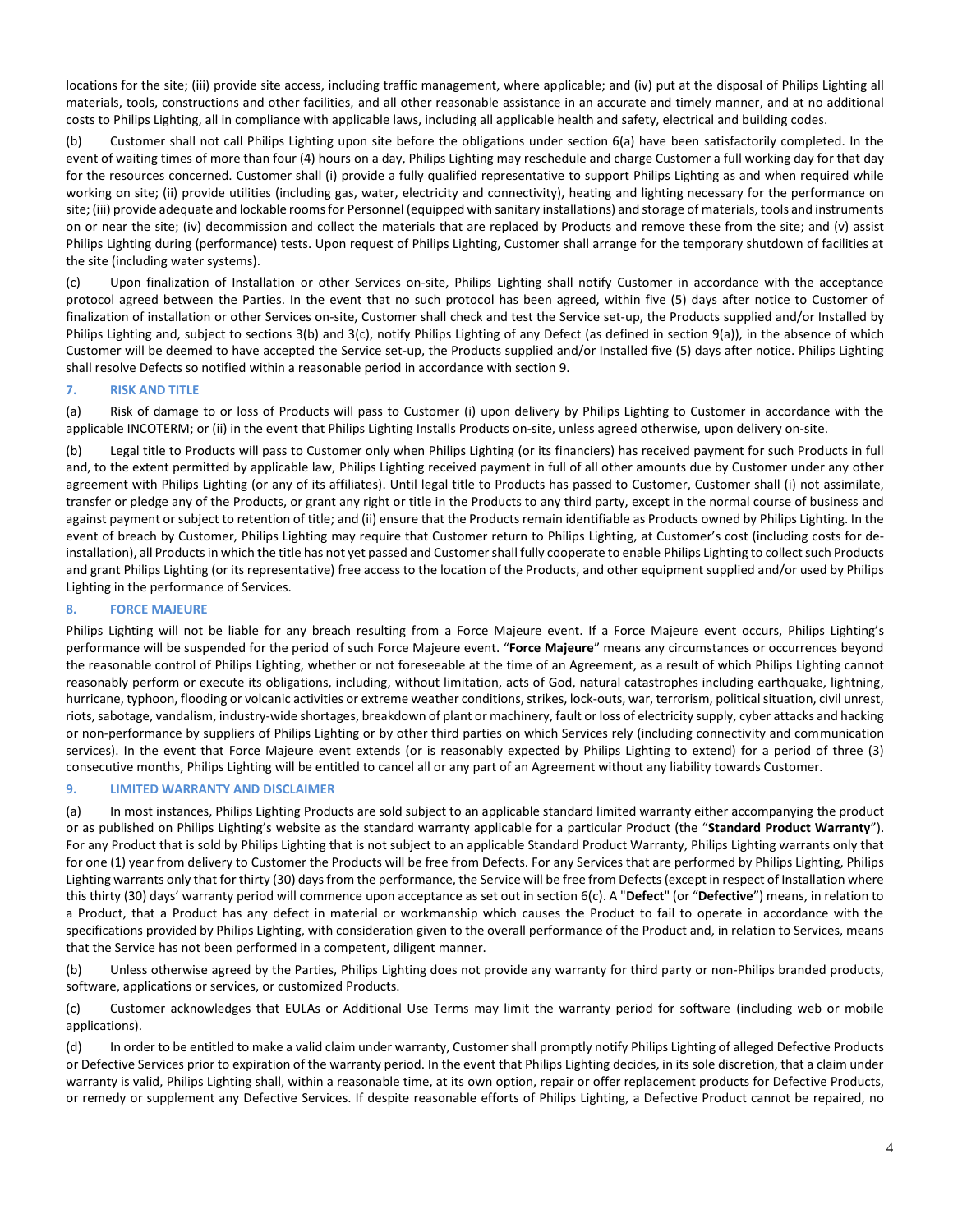replacement product can be supplied or Defective Services cannot be remedied or supplemented, Philips Lighting shall make an appropriate refund or credit of monies paid by Customer for those Defective Products or Defective Services. Repairs, replacements or remedies will not extend or renew the applicable warranty period. Customer shall obtain consent from Philips Lighting on the specifications of any tests it plans to conduct to determine whether a Defect exists. Replacement products supplied by Philips Lighting may have minor deviations in design and/or specifications which do not affect the functionality of replaced Product. In respect of any replaced or credited Products, Philips Lighting may, in its sole discretion, either claim the property of replaced or credited Products and require Customer to return these to Philips Lighting, or instruct Customer to destroy these at Customer's costs.

(e) Customer shall bear the costs of access for remedial warranty efforts by Philips Lighting, including removal and replacement of systems, structures or other parts of Customer's facility, the de-installation of Defective Products, and the re-installation of replacement products. Customer shall not return Products to Philips Lighting without consent of Philips Lighting and unless in accordance with applicable Philips Lighting' return policies. In the event that Philips Lighting decides that a claim under warranty is not valid, Customer will bear the costs incurred by Philips Lighting in handling and testing, and the transport of Products returned.

(f) Any indemnification and warranty obligations of Philips Lighting under an Agreement are conditional upon (i) proper storage, installation, use, operation, and maintenance of Products, all in accordance with user manuals, warranty policies and other instructions or terms communicated by Philips Lighting to Customer; (ii) Customer keeping accurate and complete records of operation and maintenance during the warranty period and providing Philips Lighting access to those records; and (iii) modification or repair of Products or Services only as authorized by Philips Lighting. Failure to meet these conditions renders the warranty null and void. Philips Lighting will not be responsible for normal wear and tear and environmental or stress testing. The warranty provided in this section 9 does not apply to damage or failure to perform arising as a result of any Force Majeure or from any abuse, misuse, abnormal use, improper power supply, powers surges or fluctuations, corrosive environments, neglect, exposure or any use or installation in violation of the instructions or restrictions prescribed by Philips Lighting or any applicable standard or code.

(g) Any indemnification and warranty obligation of Philips Lighting under an Agreement will not establish, by themselves, any liability to third parties or the public. Nothing in an Agreement will be construed to create any obligation, standard of care or liability to persons or third parties.

(h) If a recall, retrofit, update, withdrawal or any other remedial action related to any Product is required, Customer shall fully cooperate and shall provide such assistance as Philips Lighting may require. Customer shall keep accurate books and records to assure traceability of the Products in the event of a Product recall or any other remedial actions.

(i) SUBJECT TO THE EXCLUSIONS AND LIMITATIONS SET OUT IN THE AGREEMENT, AND SUBJECT TO APPLICABLE LAW, SECTION[S 9,](#page-3-0) 11 AND [12\(](#page-5-0)b), (c) and (d) STATE THE ENTIRE LIABILITY OF PHILIPS LIGHTING AND ITS AFFILIATES IN CONNECTION WITH DEFECTIVE PRODUCTS OR DEFECTIVE SERVICES, REGARDLESS OF WHEN THE DEFECT ARISES, AND WHETHER A CLAIM, HOWEVER DESCRIBED, IS BASED ON CONTRACT, WARRANTY, INDEMNITY, TORT OR EXTRA-CONTRACTUAL LIABILITY (INCLUDING NEGLIGENCE), STRICT LIABILITY OR OTHERWISE, AND WILL EXTEND DIRECTLY TO CUSTOMER ONLY AND NOT TO ANY THIRD PARTY, INCLUDING CUSTOMER'S CUSTOMERS, AGENTS OR REPRESENTATIVES. PHILIPS LIGHTING EXPRESSLY DISCLAIMS ALL OTHER WARRANTIES, WHETHER EXPRESS OR IMPLIED, INCLUDING BUT NOT LIMITED TO ANY WARRANTY AGAINST INFRINGEMENT OR IMPLIED WARRANTIES OF MERCHANTABILITY OR FITNESS FOR A PARTICULAR PURPOSE. AN ESSENTIAL PURPOSE OF THE LIMITED EXCLUSIVE LIABILITIES AND REMEDIES UNDER THE WARRANTY IS ALLOCATION OF RISKS BETWEEN PHILIPS LIGHTING AND CUSTOMER, WHICH ALLOCATION OF RISKS IS REFLECTED IN THE PRICES.

#### <span id="page-4-0"></span>**10. RIGHTS IN SOFTWARE, DOCUMENTATION AND INTELLECTUAL PROPERTY**

<span id="page-4-1"></span>(a) Subject to Customer's fulfillment of all obligations under the Agreement and these Terms, the supply of Products and/or Services (including software embedded in Products or Services) includes a non-exclusive and non-transferable limited license (without the right to grant sublicenses) to Customer under any intellectual property rights (including patents, utility models, registered and unregistered designs, copyrights, database rights, trademarks, domain names, trade secrets, know-how, semiconductor IC topography rights and all registrations, applications, renewals, extensions, combinations, divisions, continuations or reissues of any of the foregoing, collectively: "**IPR**") of Philips Lighting, to the limited extent that such IPR is embodied or embedded in the Products or Services purchased, to use or resell the Products (including Documentation) as sold by Philips Lighting, and/or, for Services, to use the Services (including Documentation) during the term of the applicable Agreement in accordance with the applicable Services description. No rights to IPR are conferred to Customer or any third party other than explicitly granted under the Agreement or these Terms.

(b) In respect of any (embedded) software or other applications supplied to Customer, Customer shall not and shall not permit any third party to: (i) copy, reproduce, distribute, modify, adapt, alter, translate, or create derivative works therefrom; (ii) assign, sublicense, lease, rent, loan, transfer, disclose, or otherwise make available such software or other works; (iii) merge or incorporate such software with or into any other software; or (iv) reverse assemble, decompile, disassemble, or otherwise attempt to derive the source code or the algorithmic nature for such software, or to decode, de-crypt or neutralize any security measures in software or remove or circumvent the protection of software, without authorization from Philips Lighting except as explicitly allowed under applicable law; (v) perform any action with regard to software in a manner that would require the software, or any derivative work thereof, to be licensed under Open Source Terms, including but not limited to: (a) combining the software or a derivative work thereof with Open Source Software, by means of incorporation or linking or otherwise; or (b) using Open Source Software to create a derivative work of the software, where "**Open Source Software**" means any software that is licensed under open source license terms that require as a condition of use, modification or distribution of a work: (1) the making available of source code or other materials preferred for modification, or (2) the granting of permission for creating derivative works, or (3) the reproduction of certain notices or license terms in derivative works or accompanying documentation, or (4) the granting of a royalty-free license to any party under IPR regarding the work or any work that contains, is combined with, requires or otherwise is based on the work.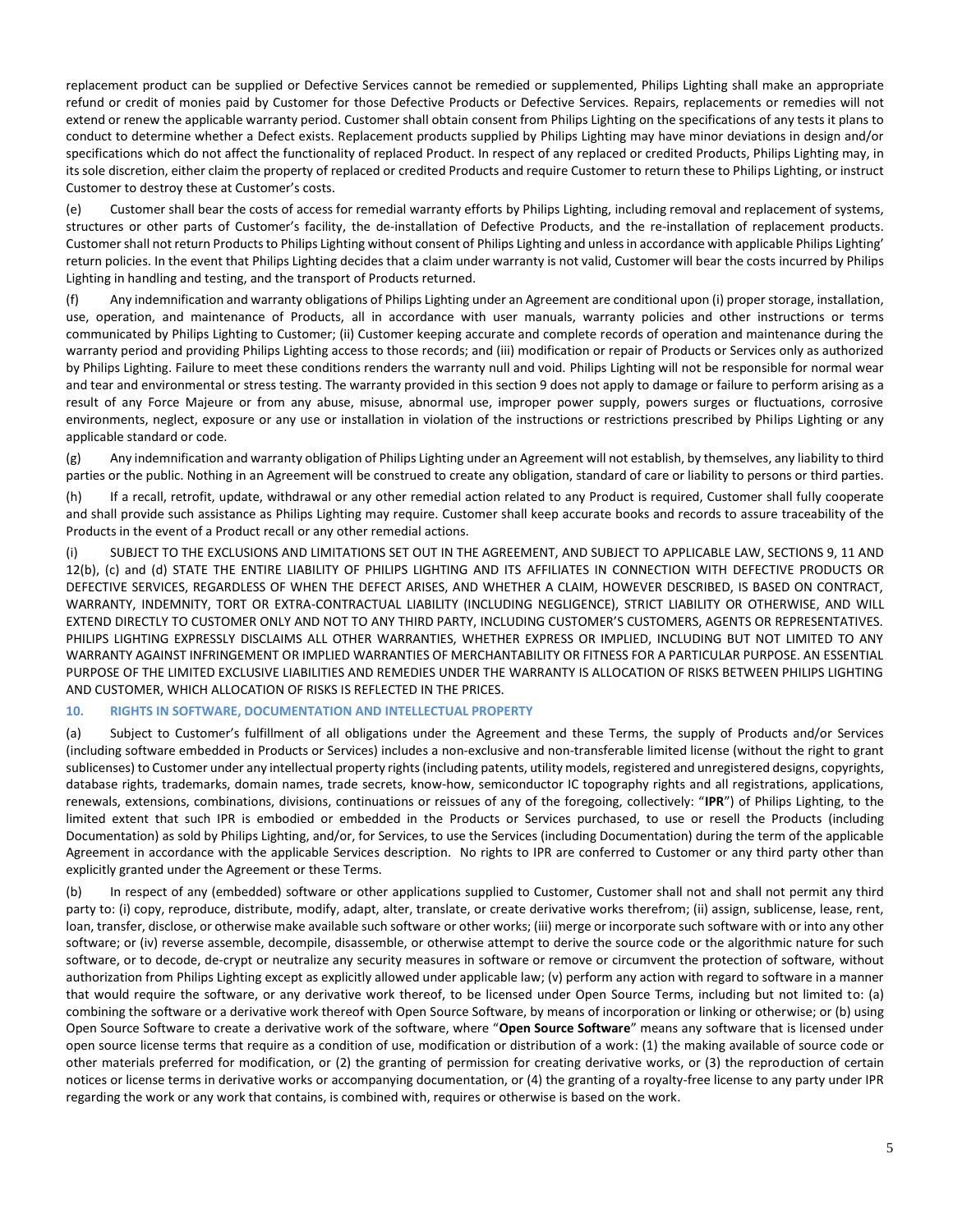(c) Customer acknowledges that third parties may own IPR related to Products or Services. Customer shall reproduce, without any amendments or changes, any proprietary rights legends of Philips Lighting or its third party suppliers in any software or Documentation provided by Philips Lighting.

(d) Philips Lighting will be free to use in any way or form any ideas, suggestions, feedback or recommendations by Customer to Philips Lighting regarding Products or Services ("**Feedback**"), without payment of royalties or other consideration to Customer. Philips Lighting will own all IPR in Feedback. Philips Lighting is entitled to use output, deliverables and creations resulting from the performance of Services for its own publicity or for promotional purposes.

# <span id="page-5-1"></span>**11. INTELLECTUAL PROPERTY RIGHTS INDEMNITY**

<span id="page-5-2"></span>(a) Customer shall promptly notify Philips Lighting of any third party claim alleging that any of the Products and/or Services supplied to Customer by Philips Lighting infringes any third party IPR. Upon such notice, Philips Lighting may at its own option and at its own expense either: (i) procure for Customer the right to continue using such Product and/or Services; or (ii) provide a replacement non-infringing product for such Product of equivalent functionality; or (iii) modify such Product such that it is no longer infringing; or (iv) remedy such Service; or (v) make an appropriate refund or credit of monies paid by Customer for that Product and/or Services.

(b) In the event that a claim referred to under sectio[n 11](#page-5-1)[\(a\)](#page-5-2) results in any legal proceedings, Customer shall give Philips Lighting full authority, at the option and cost of Philips Lighting, to settle or conduct the defence of such claim. Customer shall provide Philips Lighting with all assistance as Philips Lighting may reasonably require in connection with such defence of such claim. Customer shall not enter into any settlement in connection with any such claim, nor incur any costs or expenses for the account of Philips Lighting without the prior consent of Philips Lighting.

(c) Subject to the provisions of sections [11](#page-5-1) and [12,](#page-5-0) Philips Lighting will reimburse Customer in respect of any final award of damages by a court of competent jurisdiction holding that Products and/or Services as supplied by Philips Lighting under an Agreement directly infringe any third party IPR, provided that the infringement is held to be directly and solely attributable to the use by Customer of the Products and/or Service as supplied by Philips Lighting under the Agreement.

(d) Notwithstanding anything to the contrary provided in the Agreement, Philips Lighting will not be liable for, and the obligations of Philips Lighting set out in this section [11](#page-5-1) will not apply to: (i) any claim of infringement of third party IPR resulting from compliance with Customer's design, drawings, specifications or instructions; or (ii) use of any Products, deliverables and/or Services other than in accordance with its specifications or any claim based on or resulting from any modification or adaptation of a Product, deliverables and/or Service made by or on behalf of Customer; or (iii) any third party IPR covering any assembly, circuit, combination, method or process, in the manufacture, testing or application in which such Products and/or Services supplied by Philips Lighting may have been used; or (iv) any claim of infringement resulting from compliance with an industry standard applying to the Products or Services.

(e) With regard to any claim of infringement covered by section 11 (d), Customer shall fully indemnify Philips Lighting against any award of damages for any such infringement and shall reimburse all costs incurred by Philips Lighting in defending any suit or proceeding for such infringement, provided that Philips Lighting gives Customer prompt notice in writing of any such suit or proceeding for infringement and, if so requested, full authority to conduct the defence thereof.

(f) In the event that Philips Lighting receives notice claiming infringement of third party IPR in relation to any Products and/or Services supplied or to be supplied under an Agreement, Philips Lighting may, in order to limit or avoid liability, terminate the Agreement, suspend or discontinue the supply or performance to Customer of the Products and/or Services or parts to which such notice relates and Philips Lighting will not be liable to Customer by virtue of such termination, suspension or discontinuation.

(g) Subject to the exclusions and limitations set forth in sectio[n 12,](#page-5-0) the foregoing states the entire liability of Philips Lighting for infringement of third party IPR in connection with the supply of Products and/or Services.

### <span id="page-5-0"></span>**12. LIMITATION OF LIABILITY**

(a) THE LIABILITY OF PHILIPS LIGHTING AND ITS AFFILIATES FOR ALL CLAIMS OF ANY KIND ARISING FROM OR RELATED TO THE PROVISION OF PRODUCTS OR SERVICES TO CUSTOMER, OR OTHERWISE UNDER AN AGREEMENT, INCLUDING ANY INDEMNITIES, PENALTIES OR LIQUIDATED DAMAGE ("**CLAIMS**"), WILL BE LIMITED TO A MAXIMUM, AGGREGATE TOTAL ("**LIABILITY CAP**") OF (I) TWENTY PERCENT (20%) OF THE TOTAL PRICE PAID BY THE CUSTOMER FOR PRODUCTS AND/OR SERVICES TO WHICH SUCH CLAIMS RELATE, OR (II) EUR 2,000,000, WHICHEVER IS LOWER. FOR SERVICES THAT ARE PERFORMED ON THE BASIS OF SPECIFIED PHASES, TIME PERIODS OR MILESTONES ("**MILESTONES**") AS MAY BE SPECIFIED IN AN AGREEMENT, THE LIABILITY CAP WILL FURTHER BE LIMITED TO TWENTY PERCENT (20%) OF THE TOTAL PRICE PER EACH SUCH MILESTONE FOR ALL CLAIMS ARISING FROM OR RELATED TO SUCH MILESTONE.

(b) Philips Lighting will not under any circumstances be liable for any lost profits, lost savings, loss of data, loss of reputation, loss of goodwill, indirect, incidental, punitive, special or consequential damages, whether or not such damages are based on tort, warranty, contract or otherwise – even if Philips Lighting has been advised, or is aware, of the possibility of such damages.

(c) In order to be entitled to make a valid Claim, Customer shall notify Philips Lighting of any such Claim within thirty (30) days of the date of the event giving rise to the Claim, and any lawsuit relating to a Claim must be filed within one (1) year of the date of such notification. Claims that are not brought or filed in accordance with the preceding sentence will be null and void.

(d) The limitations and exclusions of liability will apply only to the extent permitted by applicable mandatory law.

### **13. CONFIDENTIALITY**

Customer shall maintain any technical, commercial and financial information, including any Offer and (pricing) terms, other data disclosed to Customer by Philips Lighting, and any Feedback, confidential and shall not disclose such information to any third party and shall not use any such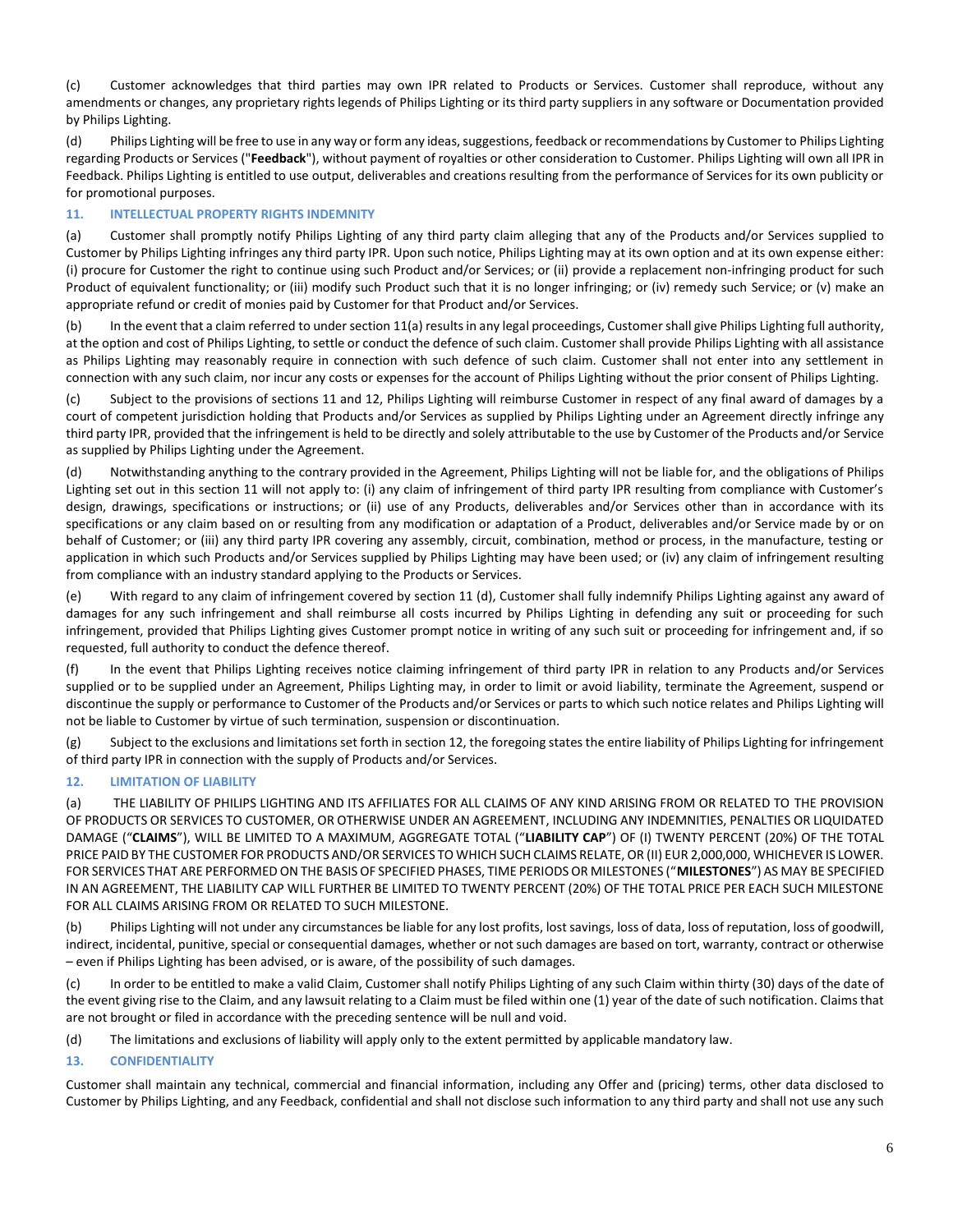information for any purpose other than as agreed by the Parties and in relation to the Offer and/or the Agreement.

# **14. EXPORT/IMPORT CONTROLS**

(a) Certain transactions of Philips Lighting may be subject to export or import controls laws and regulations that prohibit or restrict the (re)export or transfer of certain items to certain countries, entities or individuals, such as the laws and regulations of the UN, EU and US ("**Export Regulations**"). The (re)export or transfer of Products and/or Services, as well as technical assistance, training, investments, financing, financial assistance, brokering and licensing of technology, are subject in all respects to the applicable Export Regulations and to the jurisdiction of the relevant authorities responsible for Export Regulations. If any such (re-)export or transfer requires an export or import license, or is otherwise prohibited or restricted under Export Regulations, Philips Lighting may, in its sole discretion, suspend its obligations to Customer until such license is granted or for the duration of any restrictions or prohibitions, or terminate (the relevant part of) the Agreement without incurring any liability.

(b) Customer shall impose all export control restrictions to any third party if the Products and/or Services are (re)exported or transferred to third parties. At the request of Philips Lighting and if required by applicable Export Regulations, Customer shall inform Philips Lighting on any (re)export or transfer of the Products in order to comply with Export Regulations and any other regulatory responsibilities governing the sale of the Products, including requirements on the traceability of Products that may apply to Philips Lighting. Customer shall not provide any statement or certification in support of restrictive trade practices or boycotts.

#### **15. ASSIGNMENT**

(a) Customer may not assign an Agreement, or any of its rights or obligations thereunder, without the prior consent of Philips Lighting.

(b) Philips Lighting may delegate, assign, sell, novate or subcontract in part or in whole its obligations and rights (including receivables) under any Agreement to any of its affiliates or any third party without the prior consent of Customer – and if such consent would be required under applicable law, such consent is herewith provided –, in which event Customer shall cooperate with Philips Lighting' efforts, including providing relevant information, executing documents and making payments to accounts or third parties as notified by Philips Lighting.

#### **16. COMPLIANCE WITH LAWS; ANTI-BRIBERY**

(a) Customer shall at all times comply and shall take all actions reasonably necessary to ensure that its business partners shall comply, with all applicable local and international laws and regulations, including on anti-bribery and anti-corruption and the Export Regulations. Accordingly, Customer shall conduct its business honestly and not engage in any act of bribery or corruption.

(b) Should Philips Lighting receive any indications about a breach of the obligation under (a) Customer shall cooperate and provide Philips Lighting with all information required to allow Philips Lighting to verify such indications, and if founded, section 18 will apply.

#### **17. HEALTH AND SAFETY**

(a) The Parties shall comply with all applicable legislation, rules and/or regulations on the health and safety of workers and/or employees, as well as health and safety of the public in the vicinity. Customer shall provide and shall procure that its employees, agents, contractors or subcontractors provide safe work surroundings for Personnel and other representatives and shall take those measures prescribed by law and any other measures necessary for the prevention of accidents at the site and to ensure the health and safety of Personnel at the site. Customer shall timely inform Personnel of required safety precautions and advise Philips Lighting of all applicable site-specific health, safety, security and environmental requirements and procedures. Philips Lighting has the right, but not the obligation, to, from time to time, review and inspect applicable health, safety, security and environmental documentation, procedures and conditions at the site.

(b) Customer shall ensure that no hazardous materials are present at the site. If hazardous materials are present, Customer shall and shall procure that its employees, agents, contractors or subcontractors handle these properly and if applicable, arrange for the appropriate removal and disposal thereof at the expense of Customer. If, in the reasonable opinion of Philips Lighting, the health, safety, or security of Personnel or the site is, or may be, imperiled by security risks, terrorist acts or threats, the presence of or threat of exposure to hazardous materials, or unsafe working conditions, Philips Lighting may, in addition to other rights or remedies available to it, evacuate some or all Personnel from the site (with the reasonable assistance of Customer), suspend performance of all or any part of an Agreement, and/or remotely perform or supervise Services (if possible) with no further liability to Customer.

(c) Conditions at a site that differ materially from those disclosed by Customer, or previously unknown physical conditions at site that differ materially from those ordinarily encountered and generally recognized as inherent in work of the character provided for in the Agreement, will be deemed a Variation.

### **18. BREACH; SUSPENSION; TERMINATION**

(a) In the event of (i) a breach by Customer of any of the provisions of the Agreement or these Terms, including any failure to pay any amount as and when due; or (ii) in the reasonable opinion of Philips Lighting, the financial position of the Customer (or a material change thereof) is likely to affect Customer's ability to perform its obligations under the Agreement; or (iii) any proceedings in insolvency, bankruptcy (including reorganization), liquidation or winding up are instituted by or against Customer, whether filed or instituted by Customer (voluntarily or involuntarily), a trustee or receiver is appointed over Customer, or any assignment is made for the benefit of creditors of Customer; or (iv) Customer ceases, or threatens to cease, to carry on business, or (v) the control over or ownership of Customer changes, then Philips Lighting may declare all amounts outstanding by Customer immediately due and payable and may set off any amount that Philips Lighting (or any of its affiliates) owes to Customer under any agreement including any advance payments or deposits made by Customer, against amounts due pursuant to section 18(b). In addition, Philips Lighting may in its sole discretion by notice to Customer with immediate effect suspend or cancel any performance due from Philips Lighting (including production, delivery, installation and commissioning of Products, obligations under warranty and performance of Services) or terminate the Agreement or any part thereof, without any liability, and/or suspend or cancel any credit terms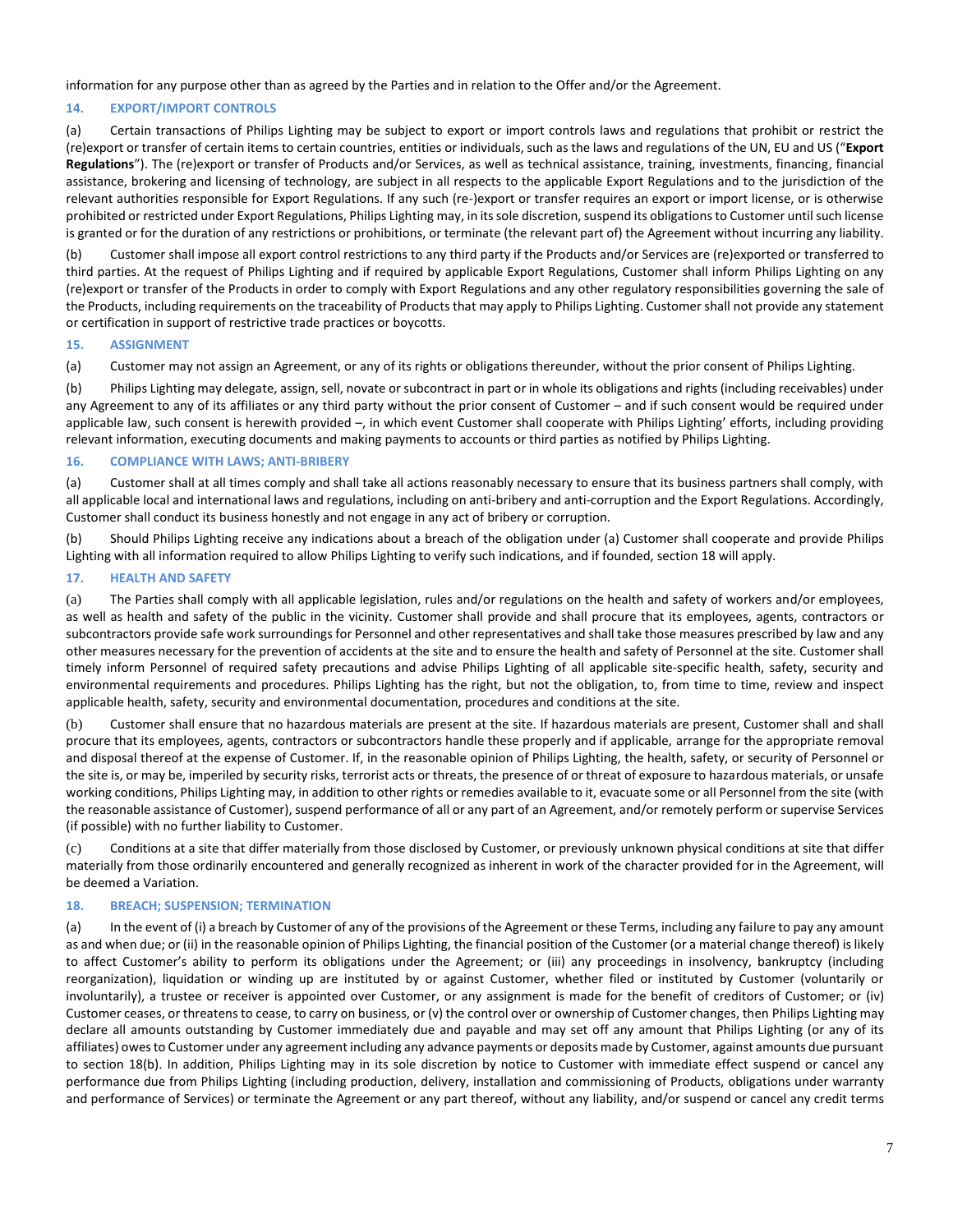offered to Customer. Philips Lighting may only use the right to terminate an Agreement pursuant to this section if, in respect of an event under (i) above that is capable of being remedied, Customer fails to remedy the breach within fourteen (14) days, or in respect of an event under (ii), Customer fails to provide Philips Lighting with a bank guarantee or other security to the satisfaction of Philips Lighting within fourteen (14) days.

(b) Customer shall indemnify, defend and hold harmless Philips Lighting and its affiliates, and their officers, directors, agents, employees, successors, and assigns from and against, all losses (including loss of profits or turnover), liabilities, costs (including legal costs and costs incurred in relation to unfinished products) and expenses arising out of or in connection with any of the following events: (i) a breach by Customer of any of the provisions or obligations of the Agreement or these Terms, or the occurrence of any of the other events set out in section 18(a); (ii) any claim by third parties for any loss, damage or injury or death caused or alleged to be caused by the negligent use, application, or installation of Products, or caused by any modification of Product or integration of Product into other products not authorized by Philips Lighting, by Customer or its contractors, agents, affiliates or customers to whom it sold Product; or (iii) non-compliance by Customer with section 7(b), in which event costs will include the full replacement costs of products, systems or other equipment.

(c) Upon (early) termination or expiration of an Agreement, (i) all rights and licenses granted to Customer under that Agreement will immediately cease; (ii) Customer shall return, delete (including from all hard disks and memory) or destroy (and a duly appointed officer shall certify to such destruction) all information disclosed under section 13, including software not embedded in Products, and all copies thereof; (iii) return to Philips Lighting, at the costs of Customer, any Products of which (legal) title has not passed to Customer (in accordance with section 7) and any other products, systems or equipment supplied and/or used by Philips Lighting in the performance of the Services; and (iv) all reasonable costs and expenses incurred by Philips Lighting (including a reasonable profit) for any activities related to work performed by Philips Lighting prior to such termination will be considered due, payable and non-refundable.

(d) In the event of a suspension that lasts for more than two (2) months, the provisions of section 18(c)(iv) will also be applicable to any activities related to work performed by or for Philips Lighting prior to such suspension.

(e) The rights of Philips Lighting pursuant to this section 18 will be in addition to any other rights and remedies Philips Lighting may have at law or in equity. In the event of termination of an Agreement, the terms and conditions destined to survive such termination or expiration will so survive. Termination will not affect the rights of the Parties accrued up to the date of termination.

#### **19. GOVERNING LAW AND FORUM**

(a) The laws of *Ireland govern all Agreements, Offers and these Terms, without regard to conflict of law principles. Any legal action or* proceeding arising out of or in connection with an Agreement, an Offer or these Terms that cannot be settled through consultation in good faith within thirty (30) days after notice from either Party that a dispute exists, will be brought exclusively in the courts of Dublin, Ireland, provided that Philips Lighting will always be permitted to bring any action or proceedings against Customer in any other court of competent jurisdiction. The United Nations Convention on Contracts for the International Sale of Goods will not apply.

(b) Nothing in this section 19 will be construed or interpreted as a limitation on either Party's right under applicable law to seek injunctive or other equitable relief, to take any action to safeguard its possibility to have recourse on the other Party or to bring action or proceedings in relation to any failure to pay any amount as and when due.

#### **20. PRIVACY AND USE OF DATA**

(a) Each Party shall comply with all applicable data protection laws. Unless agreed otherwise by the Parties, Philips Lighting (or its subcontractors) will not process information relating to any identified or identifiable natural persons ("**Personal Data**") for Customer or on Customer's behalf. In the event that Philips Lighting processes Personal Data as part of its own legitimate business purposes, it will do so in accordance with the "Philips Lighting Privacy Notice for Customers, Consumers and Other Business Persons" which is available on <http://www.lighting.philips.com/main/privacy> under the "Legal information" section

(b) Customer acknowledges and agrees that Philips Lighting and its affiliated companies (or their respective subcontractors) may collect information and data generated from Products and Services (including any third party product, service or system provided in conjunction with the Product and/or Service) and/or the use thereof ("**Usage Data**"). Philips Lighting is entitled to use the Usage Data, free of charge, at any time during the term of an Agreement and afterwards, in its sole discretion for any purposes whatsoever, including to aggregate or compile Usage Data with other data, create IPR or derivative works of or modify or adapt Usage Data to provide, maintain, and improve products and services, and to develop new products or features or services. Unless otherwise stated in the Agreement, EULA or Additional Use Terms, Philips Lighting shall ensure that the use of Usage Data will exclude any Personal Data and any data that would enable the identification of Customer or company or organization.

#### **21. MISCELLANEOUS**

(a) The invalidity or unenforceability of any provision of these Terms or an Agreement will not affect the validity or enforceability of any other provision thereof, all of which will remain in full force and effect. In the event of such finding of invalidity or enforceability, the Parties shall endeavor to substitute the invalid or unenforceable provision(s) by such effective provision(s) as will most closely correspond with the original intention of the provision(s) so voided. At reasonable notice, Customer shall assist Philips Lighting in verifying Customer's compliance with the Agreement.

(b) Any right of Philips Lighting set out in these Terms will be without prejudice to any rights or remedies Philips Lighting may have under the Agreement or at law or in equity. Customer acknowledges that Philips Lighting N.V. and any of its affiliates are intended to be third-party beneficiaries for purposes of all benefits under, and may enforce the provisions of the Agreement, including these Terms, where applicable. The failure or the delay of either Party to enforce any provision of these Terms or an Agreement will not constitute a waiver of such provision or a waiver to enforce it.